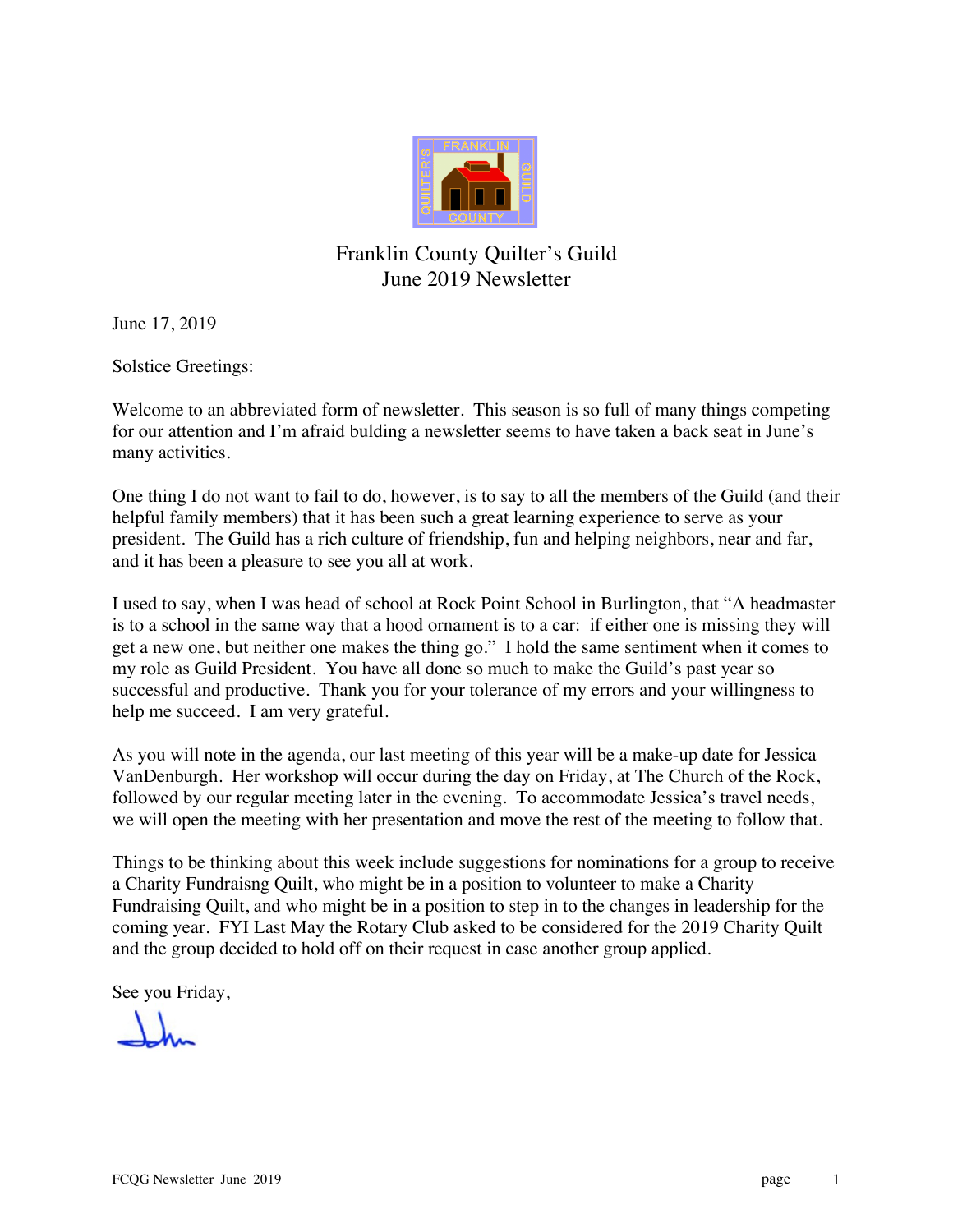#### Franklin County Quilter's Guild Meeting Agenda June 21, 2019 Church of the Rock (Doors open at 5:30 PM)

| <b>Open Meeting</b>                   |                                                 |                                   |
|---------------------------------------|-------------------------------------------------|-----------------------------------|
| • Members Present                     |                                                 | Penny LaRochelle                  |
| • Welcome Guests                      |                                                 | John Rouleau                      |
| • Announcements:                      |                                                 |                                   |
| Jessica Van Denburgh presentation     |                                                 | Kris Kilburn                      |
| <b>Business Meeting</b>               |                                                 |                                   |
| Consent Agenda                        |                                                 |                                   |
| • Minutes of the May 15, 2019 Meeting |                                                 |                                   |
| • Treasurer's Reports                 |                                                 | Deb Dusablon                      |
| <b>Committee Chairs</b>               |                                                 |                                   |
| • Quilt Show                          |                                                 |                                   |
| • Community Comfort Quilts            |                                                 | Denise Chase                      |
|                                       | • Charity Raffle Quilt 2020 Suggestions         |                                   |
| • Membership                          |                                                 | Penny LaRochelle                  |
| • Program                             |                                                 | Kris Kilburn                      |
| • Fundraising                         |                                                 |                                   |
| • Nominating Committee                |                                                 | Diane Kane                        |
| • Officers and Chairs for 2019-2020   |                                                 |                                   |
| President                             |                                                 | John Rouleau                      |
| Vice-President                        |                                                 | Teri Brunelle                     |
| Secretary                             |                                                 | <b>Helen Short</b>                |
| Treasurer                             |                                                 | Deb Dusablon                      |
| <b>Project Coordinators</b>           |                                                 | Helen Bicknell and Lucie Fortin   |
| Program                               |                                                 | Natalie Good and Kris Kilburn     |
| Membership                            |                                                 | Penny LaRochelle                  |
| <b>Quilt Show</b>                     |                                                 | Nancy LaPointe and Rolande Fortin |
| Newsletter                            |                                                 | <b>Sharon Perry</b>               |
| <b>Charity Quilt Coordinator</b>      |                                                 |                                   |
| Raffle Quilt Coordinator              |                                                 |                                   |
| <b>Comfort Quilts</b>                 |                                                 | Denise Chase                      |
| <b>Other Business</b>                 |                                                 |                                   |
|                                       |                                                 |                                   |
| Block of the Month                    |                                                 | John Rouleau                      |
| Membership Raffle                     |                                                 | Kris Kilburn                      |
| Show and Tell                         | <b>Comfort Quilts</b><br><b>Personal Quilts</b> |                                   |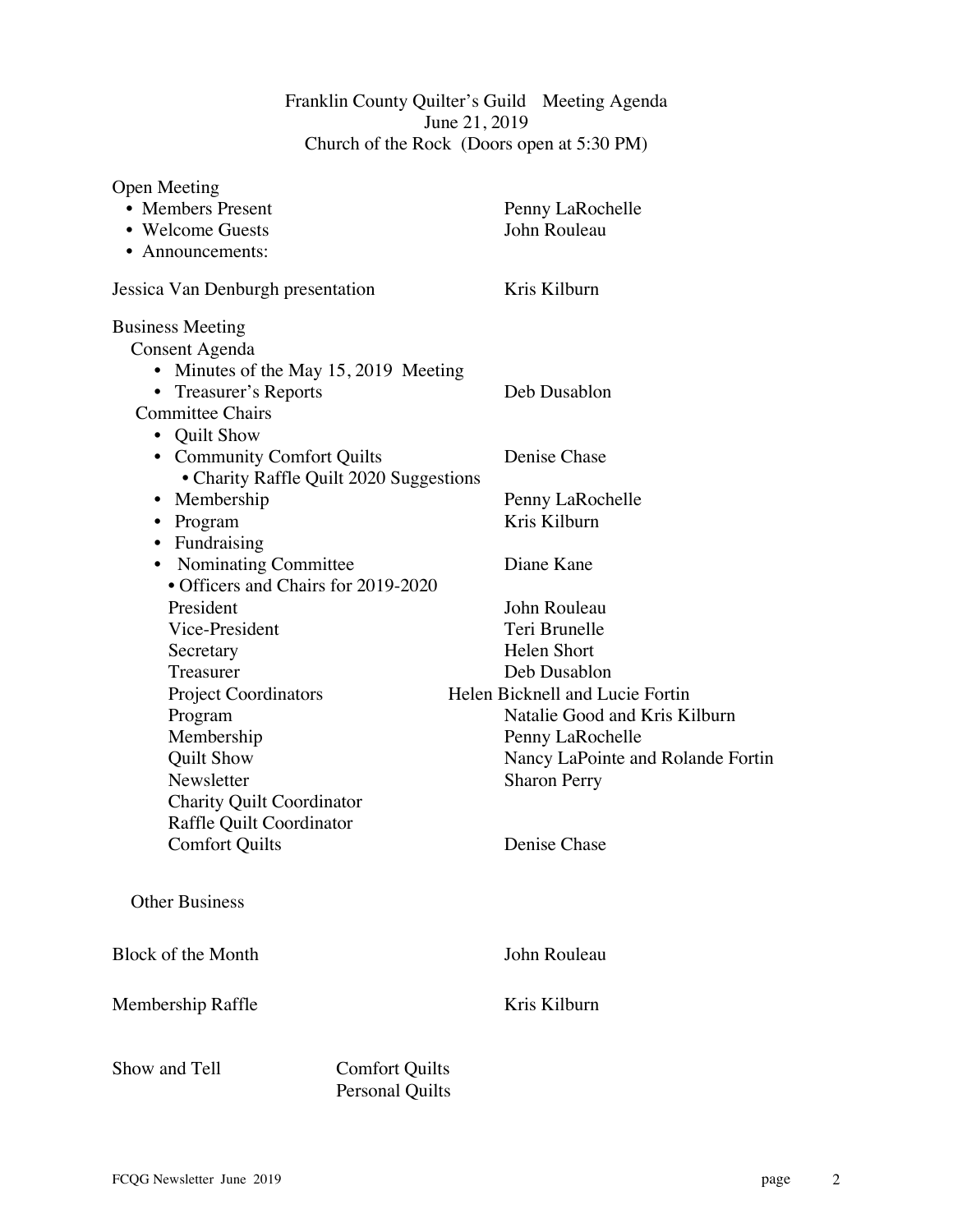#### Adjourn

May 15<sup>\*</sup>, 2019 Franklin County Quilters Meeting Minutes<br>The meeting was called to order with 51 members present and 15 guests. Some of the guests were people who had volunteered at the Quilt Show. Gwen Guyette distributed Thank You notes containing gift cards to the Traveled Cup.

The 2019 Charity Quilt was donated to the Connor Roberts Foundation. His family was present and accepted the quilt made by Denise Chase and quilted by Bev Cook. His sister, Courtney Leduc, spoke about Connor and the charitable works of the Connor Roberts Foundation.

As of the meeting, there had been **no requests** from non-profit/charitable organization for the 2020 Charity Quilt. If a Guild member knows of an organization who would like a quilt to raffle to benefit their programs and has the capacity to make a \$1000 off the quilt, please encourage them to write the Guild. A member may bring the letter to our June meeting. Bev Cook announced that a guild member, Anza Myers, has a Stattler longarm for sale as she had moved up to a bigger machine. If you are interested in purchasing the Stattler, contact Anza at: appleanza@yahoo.com

The date of the next Guild meeting was incorrectly stated in the newsletter. The meeting will be held on Friday, June 21<sup>s</sup>. Jessica VanDenburgh of Sew Many Creations will present the program. She will be holding a class during the day at the Church of the Rock on bag making. There will be two designs to choose from and there are still openings. Contact Kris Kilburn, bikermama23st@gmail.com, to register. The cost is \$35 for Guild members, \$40 for non-<br>members.

Vermont Flannel has bags of scraps to donate to members wanting to make cat beds for the Humane Society. Contact Vermont Flannel to arrange pick-up.

The Minutes of the April 2019 meeting were approved.

There was no Treasurers Report available as Deb Dusablon has been in Italy and then had to travel to California due to a family emergency. John, our President, does have the checkbook and is receiving and paying bills.

The Quilt Show is in need of a volunteer to co-chair the event with Nancy LaPoint. It was decided to update the clipboards for voting. Denise Chase is heading that effort.

The Guild needs members to take on the **Fundraising for the Quilt Show** and supplies for the Community Comfort Quilts, Raffle Quilt and Charity Quilt. The proceeds we make off the raffle quilt do not cover the cost of the Quilt Show even though the rent for City Hall is half the rate charged the general public. We are also required to show proof of liability insurance for the Show and there are supplies that have to be purchased that support the Show. The last two years there have been sponsors to help us defray the costs. Batting, fabric to co-ordinate with the fabric members donate, and long arm quilting are needed for our quilts.

The Nominating Committee reported the following nominations:

| John Rouleau                  | President      |
|-------------------------------|----------------|
| Teri Brunelle                 | Vice-President |
| Helen Short                   | Secretary      |
| Deb Dusablon                  | Treasurer      |
| Natalie Good and Kris Kilburn | Program        |

The Membership Raffle was won by Joanne Champaign, the Tea Cup Auction was held followed by Show and Tell. The meeting was adjourned.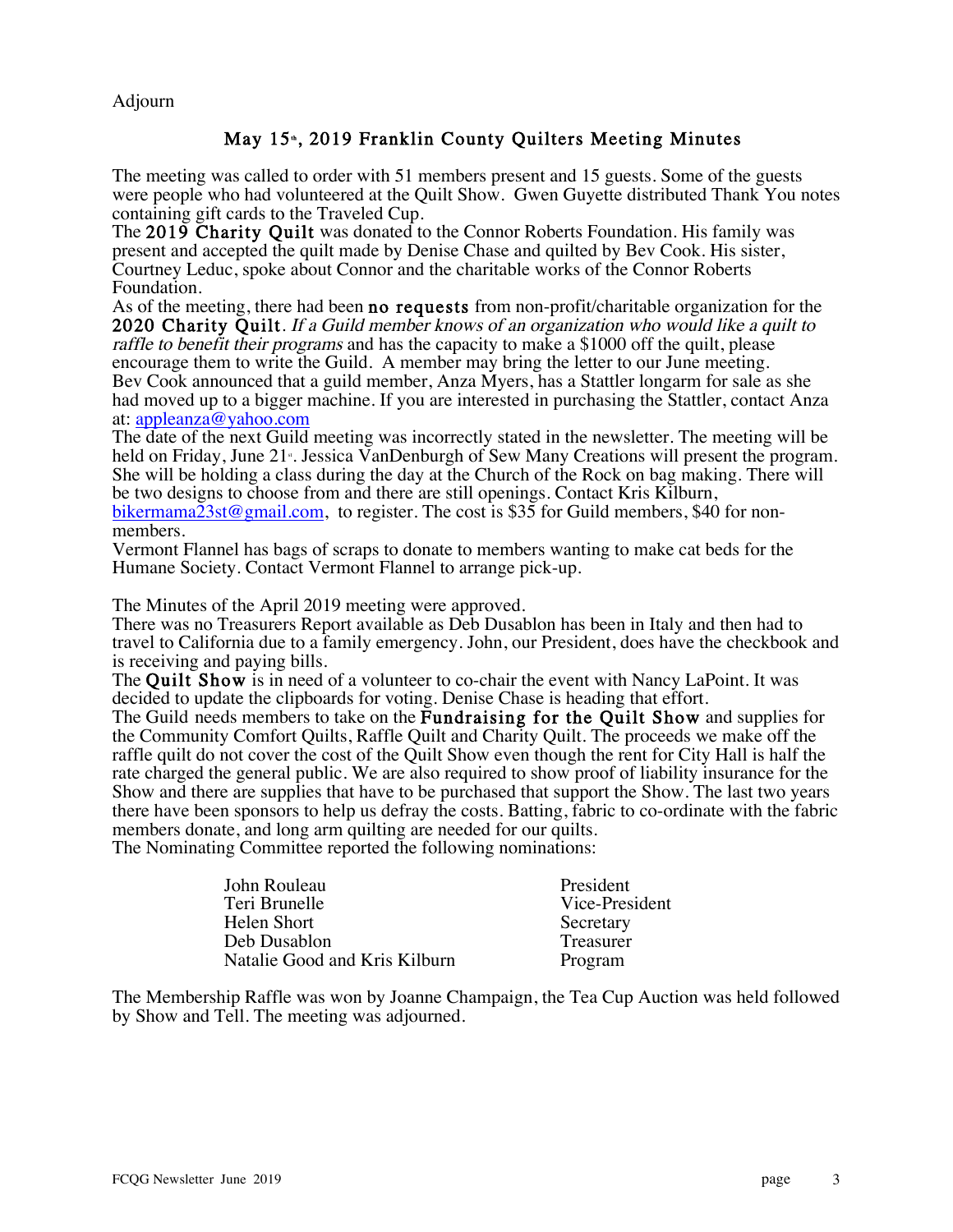#### FRANKLIN COUNTY QUILTER'S GUILD Treasurers' report -- June 21, 2019

| <b>Opening Balance</b>                                                                                                                                                         |                                                                               | \$8,196.75 |
|--------------------------------------------------------------------------------------------------------------------------------------------------------------------------------|-------------------------------------------------------------------------------|------------|
| <b>Funds collected</b><br>Membership<br><b>QS Raffle tickets</b><br>Sue Pritt workshop<br>Sue Pritt workshop<br>Vendor (1)<br><b>QS Teacup Auction</b><br>Void lost check#1389 | \$20.00<br>\$20.00<br>\$275.00<br>\$295.00<br>\$50.00<br>\$180.00<br>\$250.00 |            |
| <b>Total</b>                                                                                                                                                                   | \$1,090.00                                                                    |            |
|                                                                                                                                                                                | <b>Total</b>                                                                  | \$9,286.75 |
| Funds paid out<br>Gerald Perry, Room set-up for Jun<br>CVQG, reissue lost check#1389                                                                                           | \$35.00<br>\$250.00                                                           |            |
| <b>Total</b>                                                                                                                                                                   | \$285.00                                                                      |            |
| <b>Grand Total</b>                                                                                                                                                             |                                                                               | \$9,001.75 |

2019 YTD Collections: \$5,992.81

Respectfully submitted, Deborah L. Dusablon, Treasurer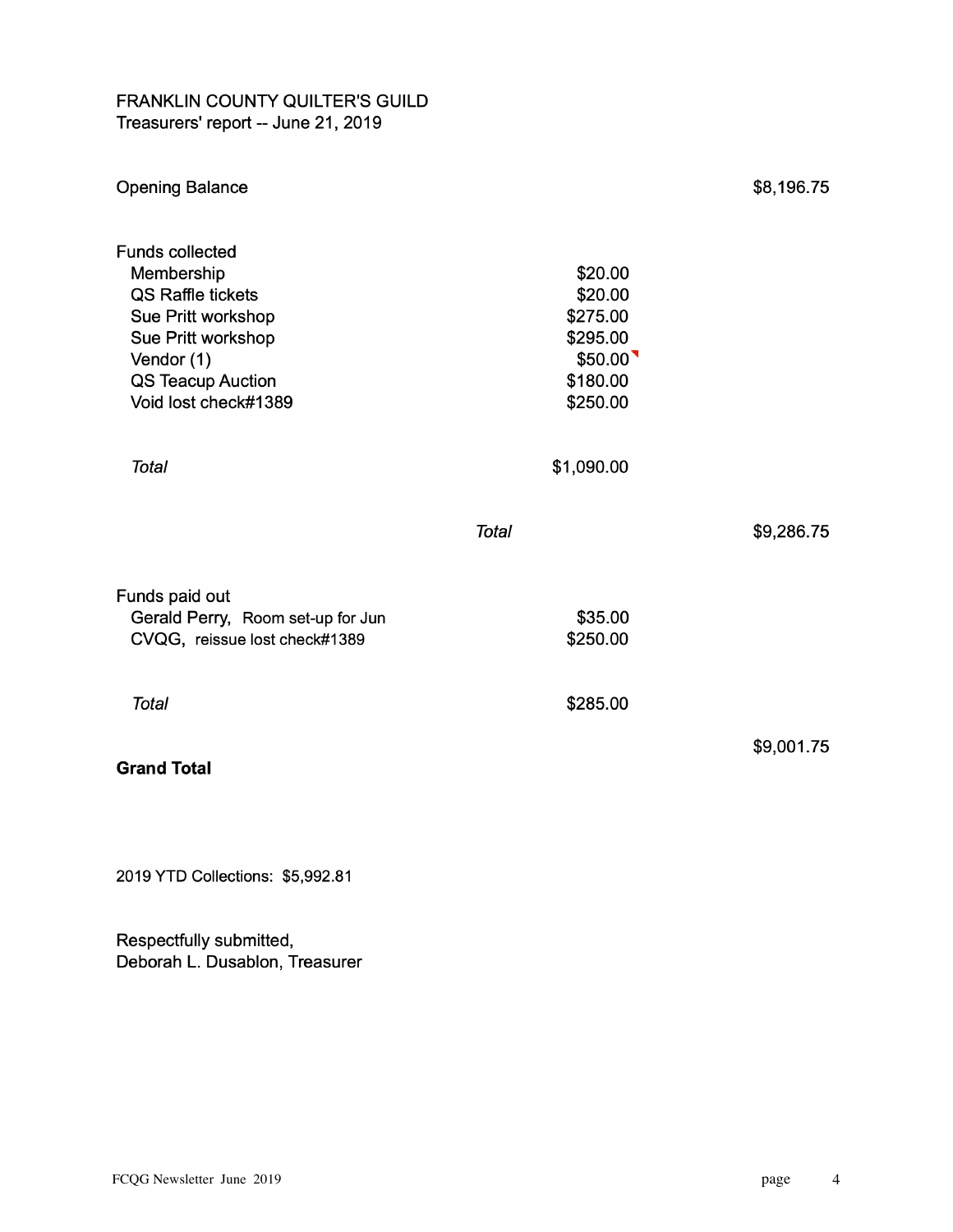#### FRANKLIN COUNTY QUILTER'S GUILD Treasurers' report -- May 15, 2019

| <b>Opening Balance</b>                                                                                                                                                                                                                                                                                                                                          |                                                                                                   | \$6,424.91 |
|-----------------------------------------------------------------------------------------------------------------------------------------------------------------------------------------------------------------------------------------------------------------------------------------------------------------------------------------------------------------|---------------------------------------------------------------------------------------------------|------------|
| <b>Funds collected</b><br>QS Comfort donations<br>Vendor (1)<br>QS Raffle<br>QS Teacup Raffle                                                                                                                                                                                                                                                                   | \$543.31<br>\$50.00<br>\$1,590.00<br>\$674.50                                                     |            |
| <b>Total</b>                                                                                                                                                                                                                                                                                                                                                    | \$2,857.81                                                                                        |            |
|                                                                                                                                                                                                                                                                                                                                                                 | <b>Total</b>                                                                                      | \$9,282.72 |
| Funds paid out<br>Gerald Perry, Room set-up for May<br>Diane Kane, QS Pizza for setup<br>Penny Larochelle, QS raffle tickets & prizes<br>James Chase, QS hardware<br>Sue Pritt, April Program<br>Kris Kilburn, Program gift cards<br>Kris Kilburn, QS raffle tickets<br>Kay Benedict, QS supplies & print cartridge<br>Kris Kilburn, Workshop pattern & fusible | \$35.00<br>\$77.12<br>\$129.39<br>\$56.36<br>\$475.00<br>\$50.00<br>\$79.83<br>\$88.27<br>\$95.00 |            |
| <b>Total</b>                                                                                                                                                                                                                                                                                                                                                    | \$1,085.97                                                                                        |            |
| <b>Grand Total</b>                                                                                                                                                                                                                                                                                                                                              |                                                                                                   | \$8,196.75 |
|                                                                                                                                                                                                                                                                                                                                                                 |                                                                                                   |            |

2019 YTD Collections: \$5,152.81

Respectfully submitted, Deborah L. Dusablon, Treasurer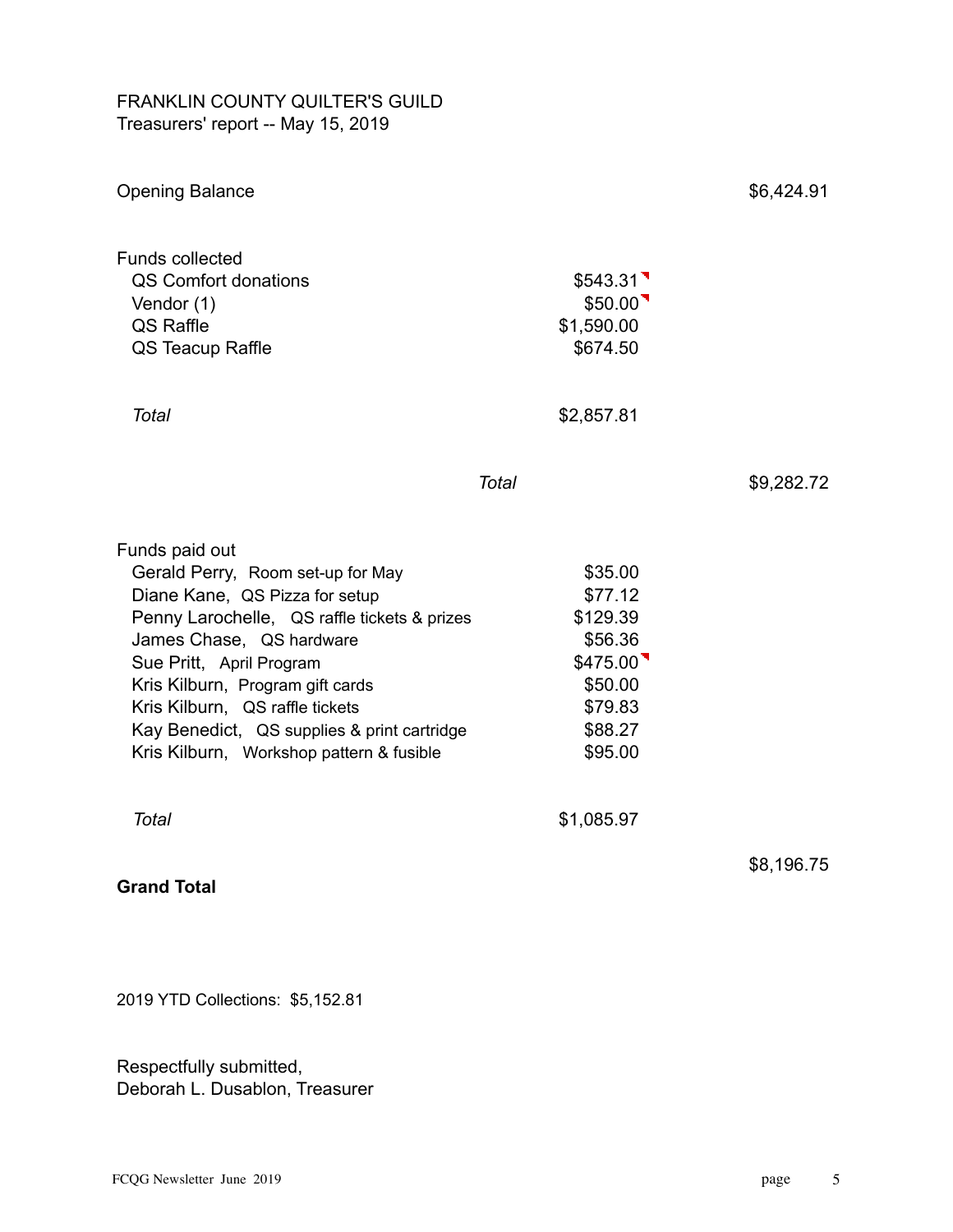#### FRANKLIN COUNTY QUILTER'S GUILD Treasurers' report -- April 17, 2019

| <b>Opening Balance</b>                                                                                                                                                                 |              |                                             | \$6,453.06 |
|----------------------------------------------------------------------------------------------------------------------------------------------------------------------------------------|--------------|---------------------------------------------|------------|
| <b>Funds collected</b><br>Quilt Show Vendors (4)<br>Sponsors (3)                                                                                                                       |              | \$200.00<br>\$700.00                        |            |
| <b>Total</b>                                                                                                                                                                           |              | \$900.00                                    |            |
|                                                                                                                                                                                        | <b>Total</b> |                                             | \$7,353.06 |
| Funds paid out<br>Gerald Perry, Room set-up for April<br>Beverly Cook, Charity Fund Raising Quilting<br>Krissy Kilburn, Rag Quilt materials<br>City of St. Albans, QS City Hall rental |              | \$35.00<br>\$165.97<br>\$187.18<br>\$540.00 |            |
| <b>Total</b>                                                                                                                                                                           |              | \$928.15                                    |            |
| <b>Grand Total</b>                                                                                                                                                                     |              |                                             | \$6,424.91 |
|                                                                                                                                                                                        |              |                                             |            |

2019 YTD Collections: \$2,295.00

Respectfully submitted, Deborah L. Dusablon, Treasurer

# Welcome Back Deb!